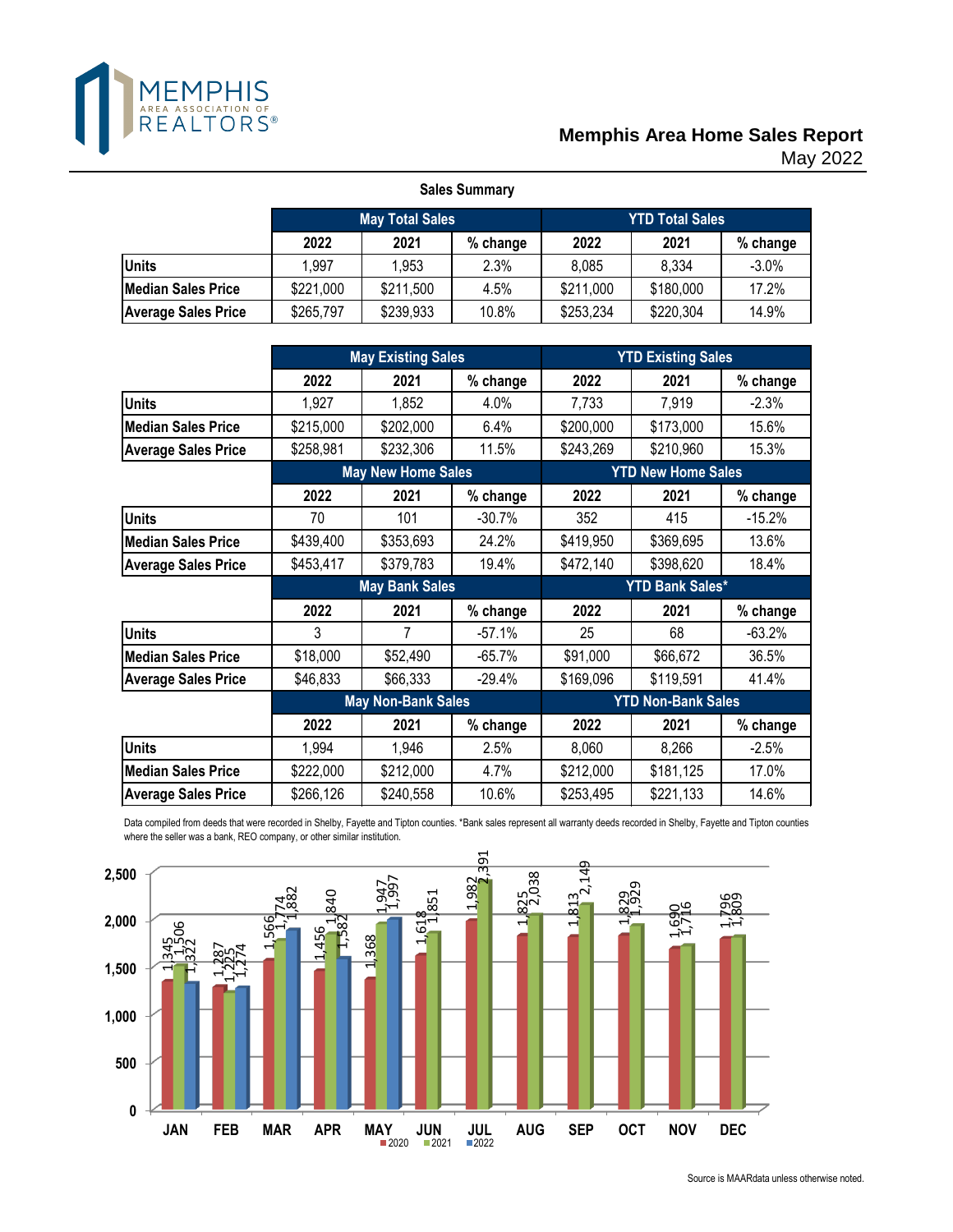

## **Memphis Area Home Sales Report**

May 2022

|                      | <b>Active Listings</b> |                 |
|----------------------|------------------------|-----------------|
|                      | <b>Units</b>           | Ave. List Price |
| <b>Single Family</b> | 2,060                  | \$359,563       |
| Condo/Co-op          | 104                    | \$195,510       |
| Duplex               | 27                     | \$262,122       |
| <b>Market Total</b>  | 2,191                  | \$350,575       |

**Active Listings, Pending Sales and Foreclosure Action Summary**

| e Listings |                 |                      | <b>Pending Sales</b> |                 |  |  |  |  |
|------------|-----------------|----------------------|----------------------|-----------------|--|--|--|--|
| Units      | Ave. List Price |                      | <b>Units</b>         | Ave. List Price |  |  |  |  |
| 2,060      | \$359,563       | <b>Single Family</b> | 1,477                | \$324,407       |  |  |  |  |
| 104        | \$195,510       | Condo/Co-op          | 50                   | \$177,628       |  |  |  |  |
| 27         | \$262,122       | <b>Duplex</b>        | 34                   | \$125,897       |  |  |  |  |
| 2,191      | \$350,575       | <b>Market Total</b>  | 1,561                | \$315,381       |  |  |  |  |

|       |      | <b>May Foreclosure Actions</b> |          | <b>YTD Foreclosure Actions</b> |      |          |  |  |  |
|-------|------|--------------------------------|----------|--------------------------------|------|----------|--|--|--|
|       | 2022 | 2021                           | % change | 2022                           | 2021 | % change |  |  |  |
| Total | 29   | 16                             | 81.3%    | 138                            | 112  | 22.1%    |  |  |  |



Inventory

| <b>Jun-20</b> | 3,171 | <b>Jun-21</b> | 2,242 |
|---------------|-------|---------------|-------|
| <b>Jul-20</b> | 2,938 | <b>Jul-21</b> | 2,514 |
| Aug-20        | 2,876 | Aug-21        | 2,659 |
| Sep-20        | 2,863 | <b>Sep-21</b> | 2,529 |
| Oct-20        | 2,805 | Oct-21        | 2,384 |
| <b>Nov-20</b> | 2,644 | <b>Nov-21</b> | 2,348 |
| <b>Dec-20</b> | 2,403 | Dec-21        | 2,165 |
| <b>Jan-21</b> | 2,105 | <b>Jan-22</b> | 1,882 |
| Feb-21        | 1,976 | Feb-22        | 1,914 |
| <b>Mar-21</b> | 1,990 | <b>Mar-22</b> | 1,898 |
| Apr-21        | 2,048 | Apr-22        | 2,016 |
| May-21        | 2,202 | <b>May-22</b> | 2,191 |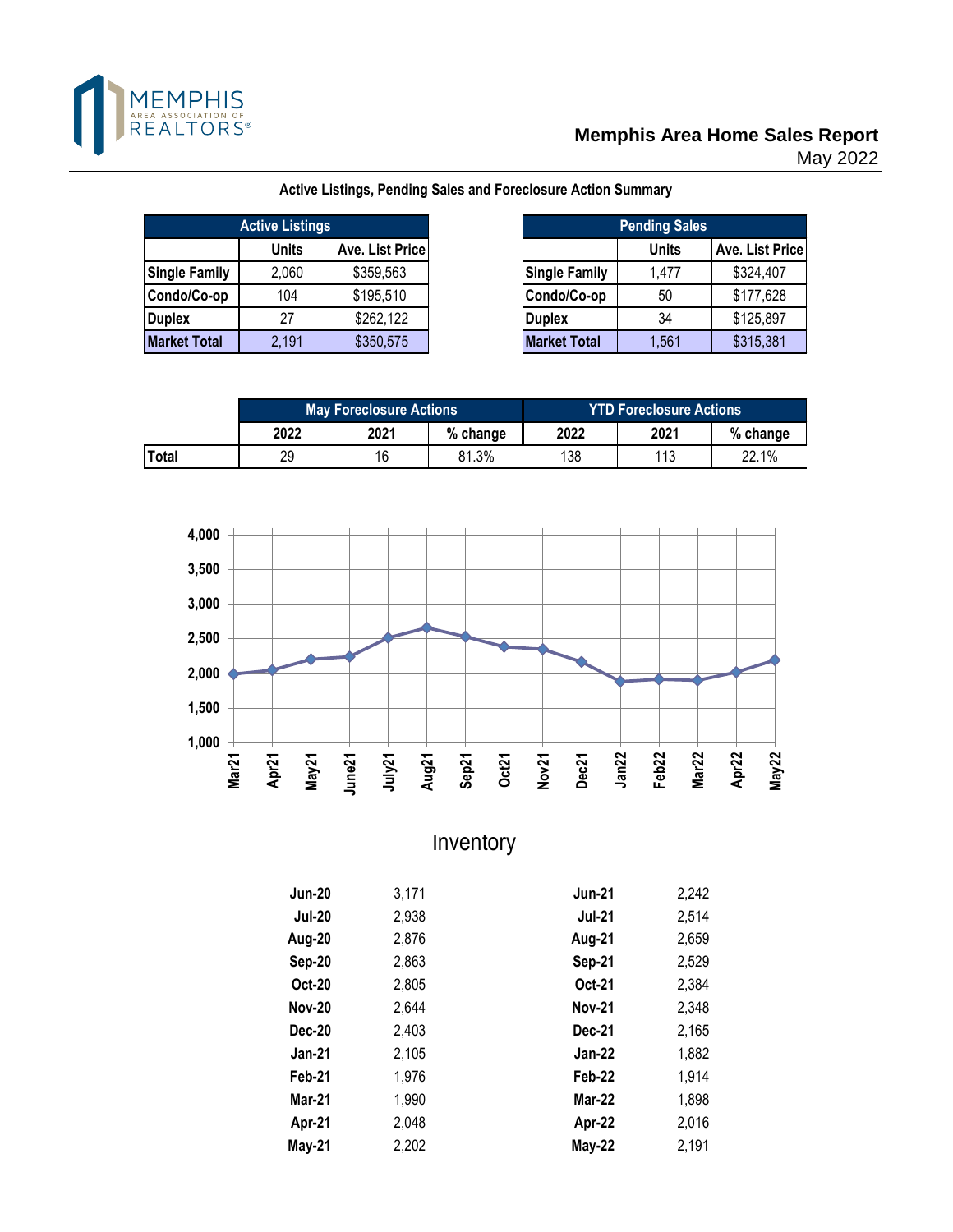

|                                  |                           |           | <b>May Total Sales</b> |          |           | <b>May Existing Sales</b> |          | <b>May New Home Sales</b> |                |          | <b>May Bank Sales</b> |                |          |
|----------------------------------|---------------------------|-----------|------------------------|----------|-----------|---------------------------|----------|---------------------------|----------------|----------|-----------------------|----------------|----------|
|                                  |                           | 2022      | 2021                   | % change | 2022      | 2021                      | % change | 2022                      | 2021           | % change | 2022                  | 2021           | % change |
|                                  | <b>Units</b>              | 130       | 119                    | 9.2%     | 129       | 116                       | 11.2%    | $\mathbf 1$               | 3              | $-66.7%$ |                       |                |          |
| Frayser                          | <b>Median Sales Price</b> | \$89,950  | \$75,000               | 19.9%    | \$89,900  | \$73,600                  | 22.1%    |                           | \$112,500      |          |                       |                |          |
|                                  | <b>Ave. Sales Price</b>   | \$104,254 | \$83,613               | 24.7%    | \$104,054 | \$82,866                  | 25.6%    | \$130,000                 | \$112,500      | 15.6%    |                       | \$52,490       |          |
|                                  | <b>Units</b>              | 120       | $90\,$                 | 33.3%    | 120       | 90                        | 33.3%    |                           |                |          | $\overline{1}$        |                | 0.0%     |
| Raleigh/<br>Cov. Pike            | <b>Median Sales Price</b> | \$147,300 | 118,250                | 24.6%    | \$147,300 | 118,250                   | 24.6%    |                           |                |          |                       |                |          |
|                                  | <b>Ave. Sales Price</b>   | \$149,071 | \$119,370              | 24.9%    | \$149,071 | \$119,370                 | 24.9%    |                           |                |          | \$18,000              | \$178,500      | $-89.9%$ |
|                                  | <b>Units</b>              | 73        | 64                     | 14.1%    | 73        | 63                        | 15.9%    |                           | $\mathbf{1}$   |          |                       |                |          |
| Downtown                         | <b>Median Sales Price</b> | \$260,000 | \$284,500              | $-8.6%$  | \$260,000 | \$285,000                 | $-8.8%$  |                           |                |          |                       |                |          |
|                                  | <b>Ave. Sales Price</b>   | \$295,618 | \$292,418              | 1.1%     | \$295,618 | \$295,123                 | 0.2%     |                           | \$122,000      |          |                       |                |          |
|                                  | <b>Units</b>              | 118       | 118                    | 0.0%     | 116       | 116                       | 0.0%     | $\overline{2}$            | $\overline{2}$ | 0.0%     | $\overline{1}$        |                |          |
| Midtown                          | <b>Median Sales Price</b> | \$220,000 | \$217,000              | 1.4%     | \$213,000 | \$215,000                 | $-0.9%$  |                           |                |          |                       |                |          |
|                                  | <b>Ave. Sales Price</b>   | \$240,940 | \$217,486              | 10.8%    | \$238,542 | \$214,426                 | 11.2%    | \$380,000                 | \$394,950      | $-3.8%$  | \$5,000               |                |          |
|                                  | <b>Units</b>              | 122       | 63                     | 93.7%    | 122       | 63                        | 93.7%    |                           |                |          |                       |                |          |
| S. Memphis                       | <b>Median Sales Price</b> | \$61,500  | \$48,000               | 28.1%    | \$61,500  | \$48,000                  | 28.1%    |                           |                |          |                       |                |          |
|                                  | <b>Ave. Sales Price</b>   | \$74,940  | \$58,040               | 29.1%    | \$74,940  | \$58,040                  | 29.1%    |                           |                |          |                       |                |          |
|                                  | <b>Units</b>              | 92        | 80                     | 15.0%    | 92        | 80                        | 15.0%    |                           |                |          |                       | $\overline{2}$ |          |
| Berclair/<br>Highland<br>Heights | <b>Median Sales Price</b> | \$100,000 | \$69,000               | 44.9%    | \$100,000 | \$69,000                  | 44.9%    |                           |                |          |                       |                |          |
|                                  | <b>Ave. Sales Price</b>   | \$100,918 | \$76,002               | 32.8%    | \$100,918 | \$76,002                  | 32.8%    |                           |                |          |                       | \$31,750       |          |
|                                  | <b>Units</b>              | 312       | 309                    | 1.0%     | 311       | 307                       | 1.3%     | 1                         | $\overline{2}$ | $-50.0%$ |                       |                |          |
| E. Memphis                       | <b>Median Sales Price</b> | \$227,500 | \$195,000              | 16.7%    | \$228,000 | \$195,000                 | 16.9%    |                           |                |          |                       |                |          |
|                                  | <b>Ave. Sales Price</b>   | \$292,712 | \$234,670              | 24.7%    | \$293,058 | \$233,063                 | 25.7%    | \$185,000                 | \$481,250      | $-61.6%$ |                       | \$43,500       |          |
|                                  | <b>Units</b>              | 83        | 71                     | 16.9%    | 83        | 64                        | 29.7%    |                           | $\overline{7}$ |          |                       |                |          |
| Whitehaven                       | <b>Median Sales Price</b> | \$100,000 | \$85,000               | 17.6%    | \$100,000 | \$81,450                  | 22.8%    |                           | \$206,300      |          |                       |                |          |
|                                  | <b>Ave. Sales Price</b>   | \$108,217 | \$99,172               | 9.1%     | \$108,217 | \$87,173                  | 24.1%    |                           | \$208,869      |          |                       |                |          |
|                                  | Units                     | 58        | 57                     | 1.8%     | 58        | 57                        | 1.8%     |                           |                |          |                       | $\overline{1}$ |          |
| Parkway<br>Village/<br>Oakhaven  | <b>Median Sales Price</b> | \$110,000 | \$92,900               | 18.4%    | \$110,000 | \$92,900                  | 18.4%    |                           |                |          |                       |                |          |
|                                  | <b>Ave. Sales Price</b>   | \$116,338 | \$93,655               | 24.2%    | \$116,338 | \$93,655                  | 24.2%    |                           |                |          |                       | \$63,344       |          |
|                                  | <b>Units</b>              | 104       | 105                    | $-1.0%$  | 102       | 104                       | $-1.9%$  | $\overline{2}$            | $\mathbf{1}$   | 100.0%   |                       |                |          |
| <b>Hickory Hill</b>              | <b>Median Sales Price</b> | \$185,000 | \$170,000              | 8.8%     | \$185,000 | \$169,000                 | 9.5%     |                           |                |          |                       |                |          |
|                                  | <b>Ave. Sales Price</b>   | \$202,277 | \$174,047              | 16.2%    | \$198,598 | \$174,009                 | 14.1%    | \$389,900                 | \$178,000      | 119.0%   |                       |                |          |
|                                  | <b>Units</b>              | 25        | 12                     | 108.3%   | 18        | 8                         | 125.0%   | $\overline{7}$            | 4              | 75.0%    |                       |                |          |
| Southwind                        | <b>Median Sales Price</b> | \$325,000 | \$262,500              | 23.8%    | \$335,500 | \$290,000                 | 15.7%    | \$323,625                 | \$240,500      | 34.6%    |                       |                |          |
|                                  | <b>Ave. Sales Price</b>   | \$378,540 | \$376,353              | 0.6%     | \$400,383 | \$445,488                 | $-10.1%$ | \$322,370                 | \$238,085      | 35.4%    |                       |                |          |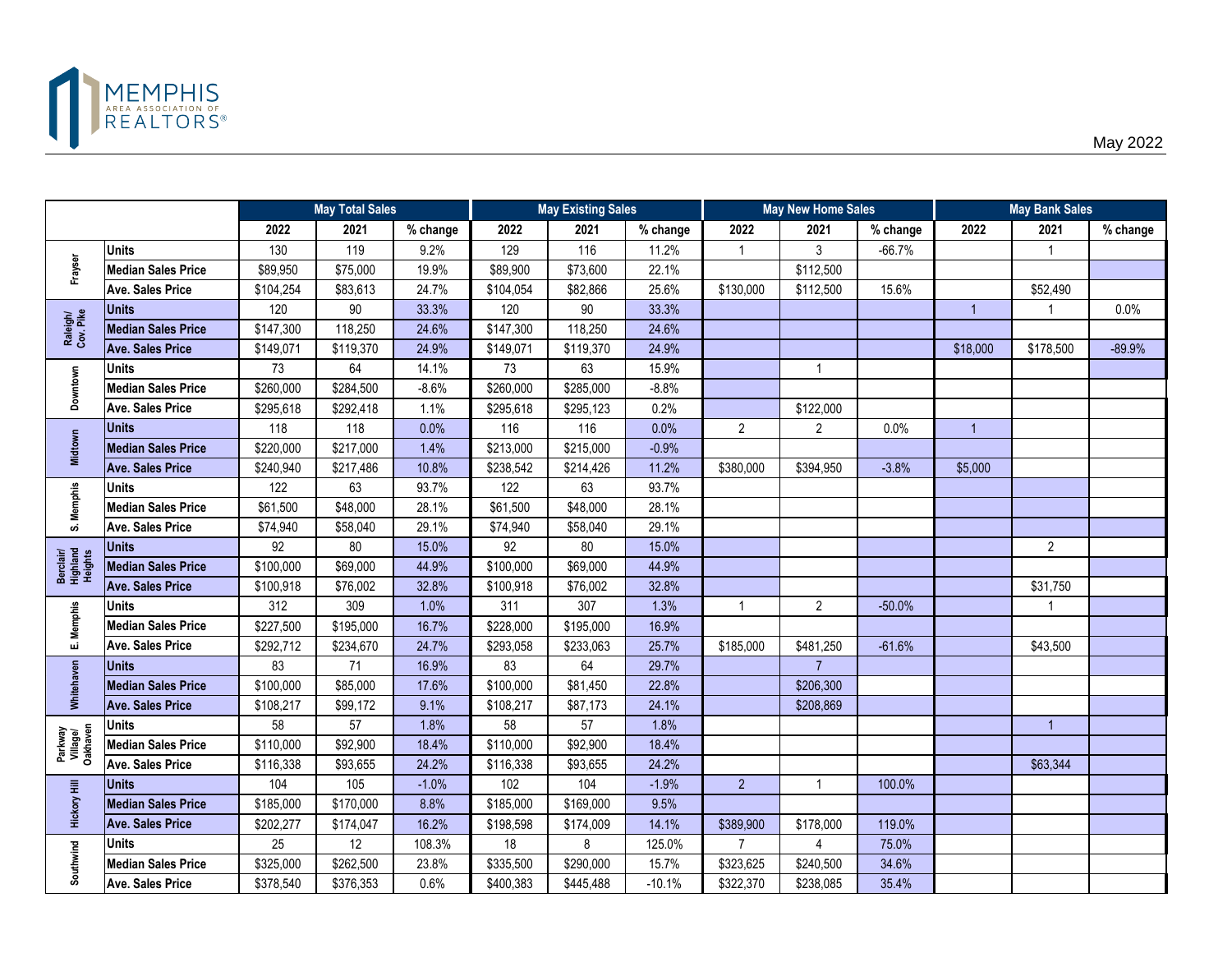

|                   |                           |           | <b>May Total Sales</b> |          |           | <b>May Existing Sales</b> |          | <b>May New Home Sales</b> |           |          | <b>May Bank Sales</b> |                |          |
|-------------------|---------------------------|-----------|------------------------|----------|-----------|---------------------------|----------|---------------------------|-----------|----------|-----------------------|----------------|----------|
|                   |                           | 2022      | 2021                   | % change | 2022      | 2021                      | % change | 2022                      | 2021      | % change | 2022                  | 2021           | % change |
|                   | <b>Units</b>              | 216       | 230                    | $-6.1%$  | 212       | 225                       | $-5.8%$  | $\overline{4}$            | 5         | $-20.0%$ |                       |                |          |
| Cordova           | <b>Median Sales Price</b> | \$290,000 | \$225,000              | 28.9%    | \$286,000 | \$223,100                 | 28.2%    | \$444,900                 | \$358,775 | 24.0%    |                       |                |          |
|                   | <b>Ave. Sales Price</b>   | \$299,382 | \$247,813              | 20.8%    | \$296,615 | \$245,070                 | 21.0%    | \$446,028                 | \$371,265 | 20.1%    |                       |                |          |
|                   | <b>Units</b>              | 119       | 131                    | $-9.2%$  | 115       | 131                       | $-12.2%$ | 4                         |           |          |                       |                |          |
| <b>Bartlett</b>   | <b>Median Sales Price</b> | \$290,000 | \$290,000              | 0.0%     | \$287,000 | \$290,000                 | $-1.0%$  | \$485,507                 |           |          |                       |                |          |
|                   | <b>Ave. Sales Price</b>   | \$314,300 | \$287,314              | 9.4%     | \$309,429 | \$287,314                 | 7.7%     | \$454,356                 |           |          |                       |                |          |
|                   | <b>Units</b>              | 76        | 82                     | $-7.3%$  | 76        | 82                        | $-7.3%$  |                           |           |          |                       |                |          |
| G'town            | <b>Median Sales Price</b> | \$469,000 | \$414,300              | 13.2%    | \$469,000 | \$414,300                 | 13.2%    |                           |           |          |                       |                |          |
|                   | <b>Ave. Sales Price</b>   | \$522,892 | \$481,493              | 8.6%     | \$522,892 | \$481,493                 | 8.6%     |                           |           |          |                       |                |          |
|                   | <b>Units</b>              | 109       | 118                    | $-7.6%$  | 97        | 102                       | $-4.9%$  | 12                        | 16        | $-25.0%$ |                       |                |          |
| Collierville      | <b>Median Sales Price</b> | \$561,000 | \$482,000              | 16.4%    | \$545,000 | \$451,500                 | 20.7%    | \$637,450                 | \$628,756 | 1.4%     |                       |                |          |
|                   | <b>Ave. Sales Price</b>   | \$592,901 | \$505,996              | 17.2%    | \$586,530 | \$482,198                 | 21.6%    | \$644,397                 | \$657,706 | $-2.0%$  |                       |                |          |
|                   | <b>Units</b>              | 40        | 38                     | 5.3%     | 33        | 32                        | 3.1%     | $\overline{7}$            | 6         | 16.7%    |                       |                |          |
| Lakeland          | <b>Median Sales Price</b> | \$500,000 | \$375,500              | 33.2%    | \$485,000 | \$293,950                 | 65.0%    | \$596,500                 | \$486,710 | 22.6%    |                       |                |          |
|                   | <b>Ave. Sales Price</b>   | \$487,615 | \$372,703              | 30.8%    | \$468,439 | \$351,598                 | 33.2%    | \$578,012                 | \$485,260 | 19.1%    |                       |                |          |
|                   | <b>Units</b>              | 28        | 57                     | $-50.9%$ | 24        | 45                        | $-46.7%$ | 4                         | 12        | $-66.7%$ |                       |                |          |
| Arlington         | <b>Median Sales Price</b> | \$435,500 | \$385,000              | 13.1%    | \$425,500 | \$365,000                 | 16.6%    | \$542,445                 | \$419,739 | 29.2%    |                       |                |          |
|                   | Ave. Sales Price          | \$427,632 | \$367,373              | 16.4%    | \$408,994 | \$350,789                 | 16.6%    | \$539,462                 | \$429,563 | 25.6%    |                       |                |          |
|                   | <b>Units</b>              | 24        | 37                     | $-35.1%$ | 24        | 31                        | $-22.6%$ |                           | 6         |          |                       |                |          |
| Millington        | <b>Median Sales Price</b> | \$140,000 | \$200,000              | $-30.0%$ | \$140,000 | \$175,000                 | $-20.0%$ |                           | \$232,490 |          |                       |                |          |
|                   | <b>Ave. Sales Price</b>   | \$205,667 | \$194,393              | 5.8%     | \$205,667 | \$184,665                 | 11.4%    |                           | \$244,658 |          |                       |                |          |
|                   | <b>Units</b>              | 1,808     | 1,738                  | 4.0%     | 1,764     | 1,673                     | 5.4%     | 44                        | 65        | $-32.3%$ | $\overline{2}$        | 5              | $-60.0%$ |
| Shelby<br>County  | <b>Median Sales Price</b> | \$215,000 | \$206,000              | 4.4%     | \$210,000 | \$200,000                 | 5.0%     | \$476,030                 | \$401,637 | 18.5%    |                       | \$52,490       |          |
|                   | <b>Ave. Sales Price</b>   | \$263,605 | \$239,303              | 10.2%    | \$257,907 | \$232,630                 | 10.9%    | \$492,037                 | \$411,050 | 19.7%    | \$11,500              | \$71,567       | $-83.9%$ |
|                   | <b>Units</b>              | 86        | 110                    | $-21.8%$ | 66        | 82                        | $-19.5%$ | 20                        | 28        | $-28.6%$ |                       |                |          |
| Fayette<br>County | <b>Median Sales Price</b> | \$325,000 | \$279,500              | 16.3%    | \$325,000 | \$274,000                 | 18.6%    | \$331,833                 | \$299,362 | 10.8%    |                       |                |          |
|                   | <b>Ave. Sales Price</b>   | \$342,127 | \$292,611              | 16.9%    | \$331,923 | \$279,317                 | 18.8%    | \$375,798                 | \$331,542 | 13.3%    |                       |                |          |
|                   | <b>Units</b>              | 103       | 105                    | $-1.9%$  | 97        | 97                        | 0.0%     | 6                         | 8         | $-25.0%$ | $\overline{1}$        | $\overline{2}$ | $-50.0%$ |
| Tipton<br>County  | <b>Median Sales Price</b> | \$240,000 | \$193,000              | 24.4%    | \$231,000 | \$185,000                 | 24.9%    | \$420,500                 | \$274,490 | 53.2%    |                       |                |          |
|                   | <b>Ave. Sales Price</b>   | \$240,542 | \$195,181              | 23.2%    | \$228,888 | \$186,982                 | 22.4%    | \$428,938                 | \$294,591 | 45.6%    | \$117,500             | \$53,250       | 120.7%   |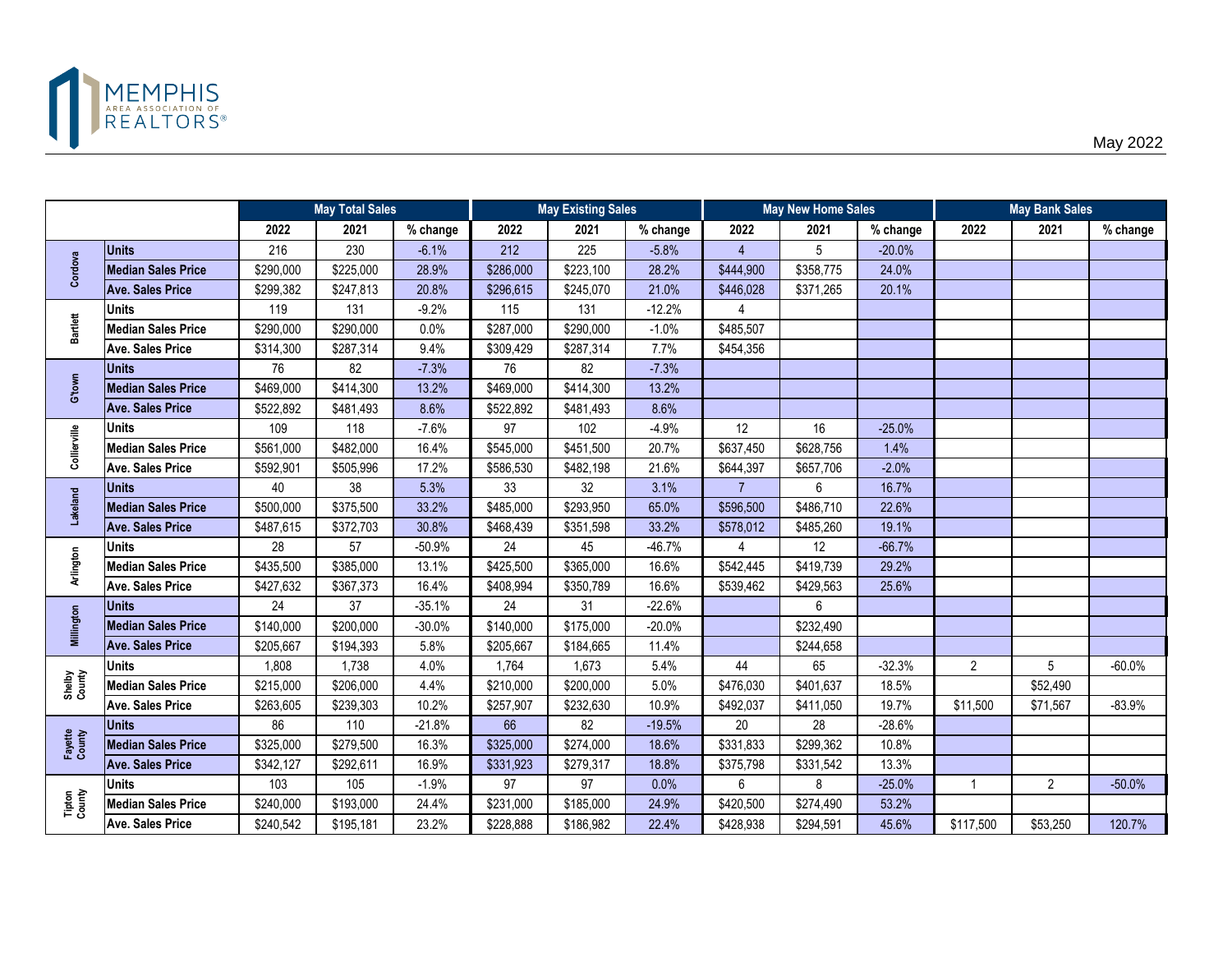

|                                  |                           |           | <b>YTD Total Sales</b> |          |           | <b>YTD Existing Sales</b> |          |                  | <b>YTD New Home Sales</b> |          | <b>YTD Bank Sales</b> |                |          |
|----------------------------------|---------------------------|-----------|------------------------|----------|-----------|---------------------------|----------|------------------|---------------------------|----------|-----------------------|----------------|----------|
|                                  |                           | 2022      | 2021                   | % change | 2022      | 2021                      | % change | 2022             | 2021                      | % change | 2022                  | 2021           | % change |
|                                  | <b>Units</b>              | 485       | 518                    | $-6.4%$  | 483       | 514                       | $-6.0%$  | $\overline{2}$   | $\Delta$                  | $-50.0%$ | 5                     | 5              | 0.0%     |
| Frayser                          | <b>Median Sales Price</b> | \$75,000  | \$65,975               | 13.7%    | \$75,000  | \$65,250                  | 14.9%    |                  | \$112,500                 |          | \$60,000              | \$52,543       | 14.2%    |
|                                  | <b>Ave. Sales Price</b>   | \$89,444  | \$75,277               | 18.8%    | \$89,276  | \$75,035                  | 19.0%    | \$130,000        | \$106,375                 | 22.2%    | \$70,300              | \$67,287       | 4.5%     |
|                                  | <b>Units</b>              | 468       | 401                    | 16.7%    | 468       | 398                       | 17.6%    |                  | 3                         |          | $\overline{2}$        | 4              | $-50.0%$ |
| Raleigh/<br>Cov. Pike            | <b>Median Sales Price</b> | \$137,750 | 108,500                | 27.0%    | \$137,750 | 107,500                   | 28.1%    |                  | \$125,000                 |          |                       | \$97,750       |          |
|                                  | <b>Ave. Sales Price</b>   | \$143,093 | \$112,514              | 27.2%    | \$143,093 | \$112,383                 | 27.3%    |                  | \$130,000                 |          | \$45,000              | \$101,875      | $-55.8%$ |
|                                  | <b>Units</b>              | 249       | 233                    | 6.9%     | 244       | 229                       | 6.6%     | 5 <sup>5</sup>   | 4                         | 25.0%    | -1                    | $\overline{2}$ | $-50.0%$ |
| Downtown                         | <b>Median Sales Price</b> | \$247,500 | $\overline{$}250,000$  | $-1.0%$  | \$246,250 | \$250,000                 | $-1.5%$  | \$255,000        | \$122,000                 | 109.0%   |                       |                |          |
|                                  | <b>Ave. Sales Price</b>   | \$274,513 | \$271,557              | 1.1%     | \$274,704 | \$272,374                 | 0.9%     | \$265,200        | \$224,750                 | 18.0%    | \$45,000              | \$274,000      | $-83.6%$ |
|                                  | <b>Units</b>              | 490       | 492                    | $-0.4%$  | 482       | 488                       | $-1.2%$  | $\boldsymbol{8}$ | 4                         | 100.0%   | 2                     | 5              | $-60.0%$ |
| <b>Midtown</b>                   | <b>Median Sales Price</b> | \$209,000 | \$185,000              | 13.0%    | \$205,000 | \$182,750                 | 12.2%    | \$380,000        | \$417,500                 | $-9.0%$  |                       | \$25,000       |          |
|                                  | <b>Ave. Sales Price</b>   | \$224,121 | \$206,031              | 8.8%     | \$221,532 | \$204,001                 | 8.6%     | \$380,089        | \$453,725                 | $-16.2%$ | \$17,000              | \$24,350       | $-30.2%$ |
|                                  | <b>Units</b>              | 427       | 379                    | 12.7%    | 426       | 378                       | 12.7%    |                  | -1                        | 0.0%     | -1                    | $\overline{7}$ | $-85.7%$ |
| S. Memphis                       | <b>Median Sales Price</b> | \$60,000  | \$42,500               | 41.2%    | \$60,000  | \$42,250                  | 42.0%    |                  |                           |          |                       | \$35,500       |          |
|                                  | <b>Ave. Sales Price</b>   | \$70,869  | \$53,641               | 32.1%    | \$70,284  | \$53,201                  | 32.1%    | \$320,000        | \$220,000                 | 45.5%    | \$20,000              | \$33,464       | $-40.2%$ |
|                                  | <b>Units</b>              | 332       | 361                    | $-8.0%$  | 332       | 361                       | $-8.0%$  |                  |                           |          | $\overline{1}$        |                | $-75.0%$ |
| Berclair/<br>Highland<br>Heights | <b>Median Sales Price</b> | \$89,000  | \$65,000               | 36.9%    | \$89,000  | \$65,000                  | 36.9%    |                  |                           |          |                       | \$35,750       |          |
|                                  | <b>Ave. Sales Price</b>   | \$94,947  | \$72,645               | 30.7%    | \$94,947  | \$72,645                  | 30.7%    |                  |                           |          | \$44,000              | \$33,925       | 29.7%    |
|                                  | Units                     | 1,268     | 1,378                  | $-8.0\%$ | 1,252     | 1,369                     | $-8.5%$  | 14               | 9                         | 55.6%    | Δ                     | 8              | $-50.0%$ |
| E. Memphis                       | <b>Median Sales Price</b> | \$223,000 | \$175,400              | 27.1%    | \$220,000 | \$175,000                 | 25.7%    | \$717,000        | \$489,000                 | 46.6%    | \$186,500             | \$102,500      | 82.0%    |
|                                  | <b>Ave. Sales Price</b>   | \$285,309 | \$230,068              | 24.0%    | \$280,424 | \$228,308                 | 22.8%    | \$722,125        | \$497,711                 | 45.1%    | \$256,750             | \$132,588      | 93.6%    |
|                                  | <b>Units</b>              | 377       | 388                    | $-2.8%$  | 375       | 372                       | 0.8%     | $\overline{2}$   | 16                        | $-87.5%$ | 3                     | 5              | $-40.0%$ |
| Whitehaven                       | <b>Median Sales Price</b> | \$100,000 | \$81,450               | 22.8%    | \$99,500  | \$80,000                  | 24.4%    |                  | \$209,500                 |          | \$107,000             | \$71,000       | 50.7%    |
|                                  | <b>Ave. Sales Price</b>   | \$108,415 | \$92,972               | 16.6%    | \$107,451 | \$87,879                  | 22.3%    | \$289,180        | \$211,377                 | 36.8%    | \$110,967             | \$61,580       | 80.2%    |
|                                  | <b>Units</b>              | 258       | 245                    | 5.3%     | 258       | 245                       | 5.3%     |                  |                           |          |                       | $\overline{2}$ |          |
| Parkway<br>Village/<br>Oakhaven  | <b>Median Sales Price</b> | \$110,000 | \$85,000               | 29.4%    | \$110,000 | \$85,000                  | 29.4%    |                  |                           |          |                       |                |          |
|                                  | <b>Ave. Sales Price</b>   | \$110,748 | \$85,396               | 29.7%    | \$110,748 | \$85,396                  | 29.7%    |                  |                           |          |                       | \$56,242       |          |
|                                  | <b>Units</b>              | 528       | 505                    | 4.6%     | 518       | 501                       | 3.4%     | 10 <sup>°</sup>  | 4                         | 150.0%   | $\overline{1}$        | 3              | $-66.7%$ |
| <b>Hickory Hill</b>              | <b>Median Sales Price</b> | \$180,000 | \$149,900              | 20.1%    | \$179,450 | \$147,500                 | 21.7%    | \$387,900        | \$246,450                 | 57.4%    |                       | \$137,000      |          |
|                                  | <b>Ave. Sales Price</b>   | \$200,986 | \$150,874              | 33.2%    | \$197,412 | \$150,131                 | 31.5%    | \$386,120        | \$243,925                 | 58.3%    | \$115,000             | \$153,500      | $-25.1%$ |
|                                  | <b>Units</b>              | 62        | 55                     | 12.7%    | 52        | 50                        | 4.0%     | 10               | 5                         | 100.0%   |                       | $\mathbf 1$    |          |
| Southwind                        | <b>Median Sales Price</b> | \$316,847 | \$262,000              | 20.9%    | \$315,350 | \$263,750                 | 19.6%    | \$320,355        | \$240,500                 | 33.2%    |                       |                |          |
|                                  | <b>Ave. Sales Price</b>   | \$377,109 | \$341,949              | 10.3%    | \$388,367 | \$352,256                 | 10.3%    | \$318,569        | \$238,880                 | 33.4%    |                       | \$262,500      |          |